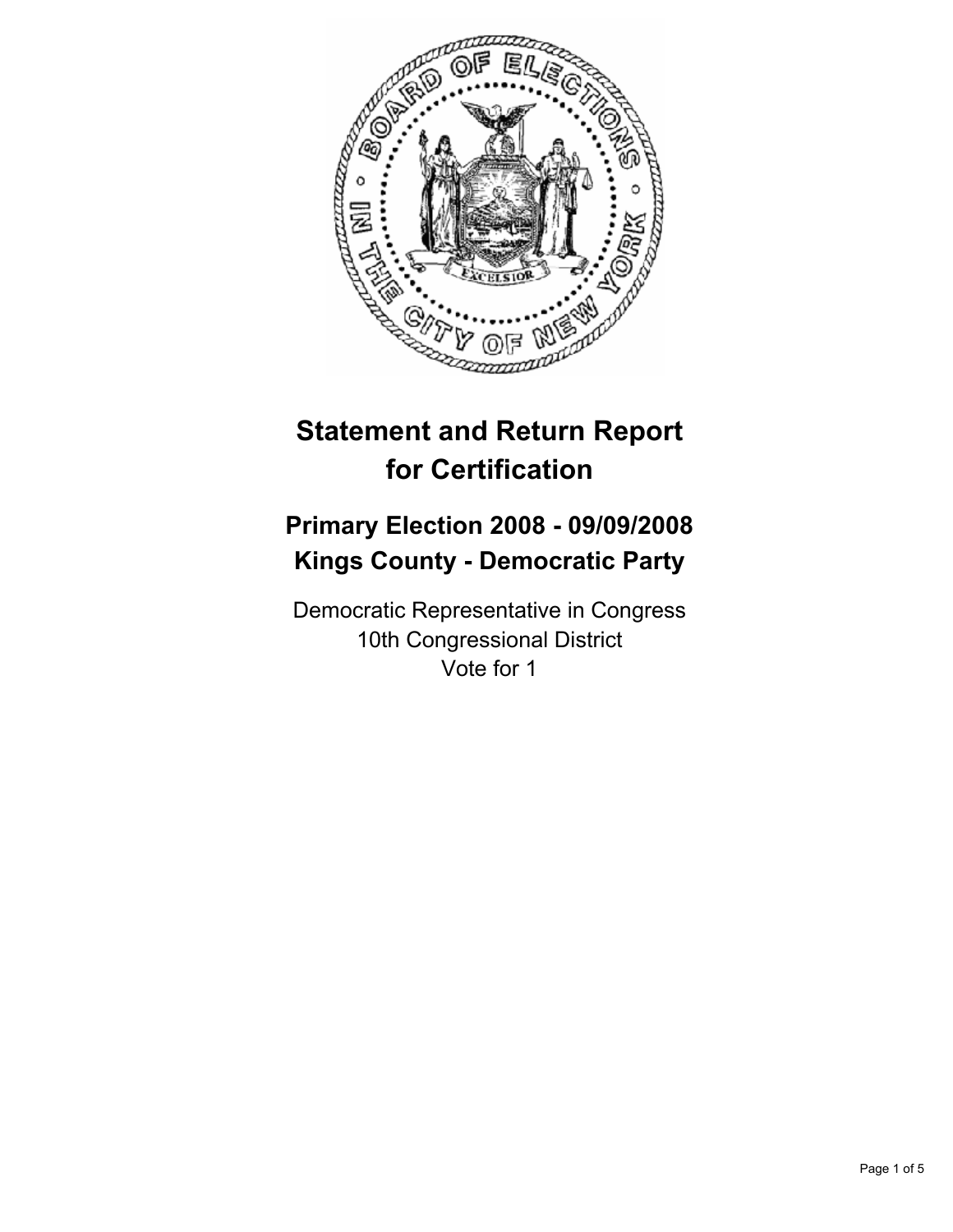

## **Assembly District 40**

| <b>EMERGENCY</b>      | 17    |
|-----------------------|-------|
| ABSENTEE/MILITARY     | 83    |
| FEDERAL               |       |
| AFFIDAVIT             | 397   |
| <b>KEVIN POWELL</b>   | 2,044 |
| <b>EDOLPHUS TOWNS</b> | 4,671 |
| <b>Total Votes</b>    | 6,715 |

#### **Assembly District 41**

| <b>EMERGENCY</b>      | 2     |
|-----------------------|-------|
| ABSENTEE/MILITARY     | 51    |
| FEDERAL               | 14    |
| AFFIDAVIT             | 114   |
| <b>KEVIN POWELL</b>   | 1,038 |
| <b>EDOLPHUS TOWNS</b> | 1,780 |
| <b>Total Votes</b>    | 2,818 |

#### **Assembly District 42**

| <b>EMERGENCY</b>      | 9   |
|-----------------------|-----|
| ABSENTEE/MILITARY     | 17  |
| <b>FEDERAL</b>        | 6   |
| AFFIDAVIT             | 29  |
| <b>KEVIN POWELL</b>   | 185 |
| <b>EDOLPHUS TOWNS</b> | 647 |
| <b>Total Votes</b>    | 832 |

## **Assembly District 43**

| <b>EMERGENCY</b>      |    |
|-----------------------|----|
| ABSENTEE/MILITARY     |    |
| <b>FEDERAL</b>        |    |
| AFFIDAVIT             |    |
| <b>KEVIN POWELL</b>   | 19 |
| <b>EDOLPHUS TOWNS</b> | 71 |
| <b>Total Votes</b>    | 90 |

## **Assembly District 45**

| <b>EMERGENCY</b>      |    |
|-----------------------|----|
| ABSENTEE/MILITARY     |    |
| <b>FEDERAL</b>        |    |
| AFFIDAVIT             | Л  |
| <b>KEVIN POWELL</b>   | 10 |
| <b>EDOLPHUS TOWNS</b> | 32 |
| <b>Total Votes</b>    | 42 |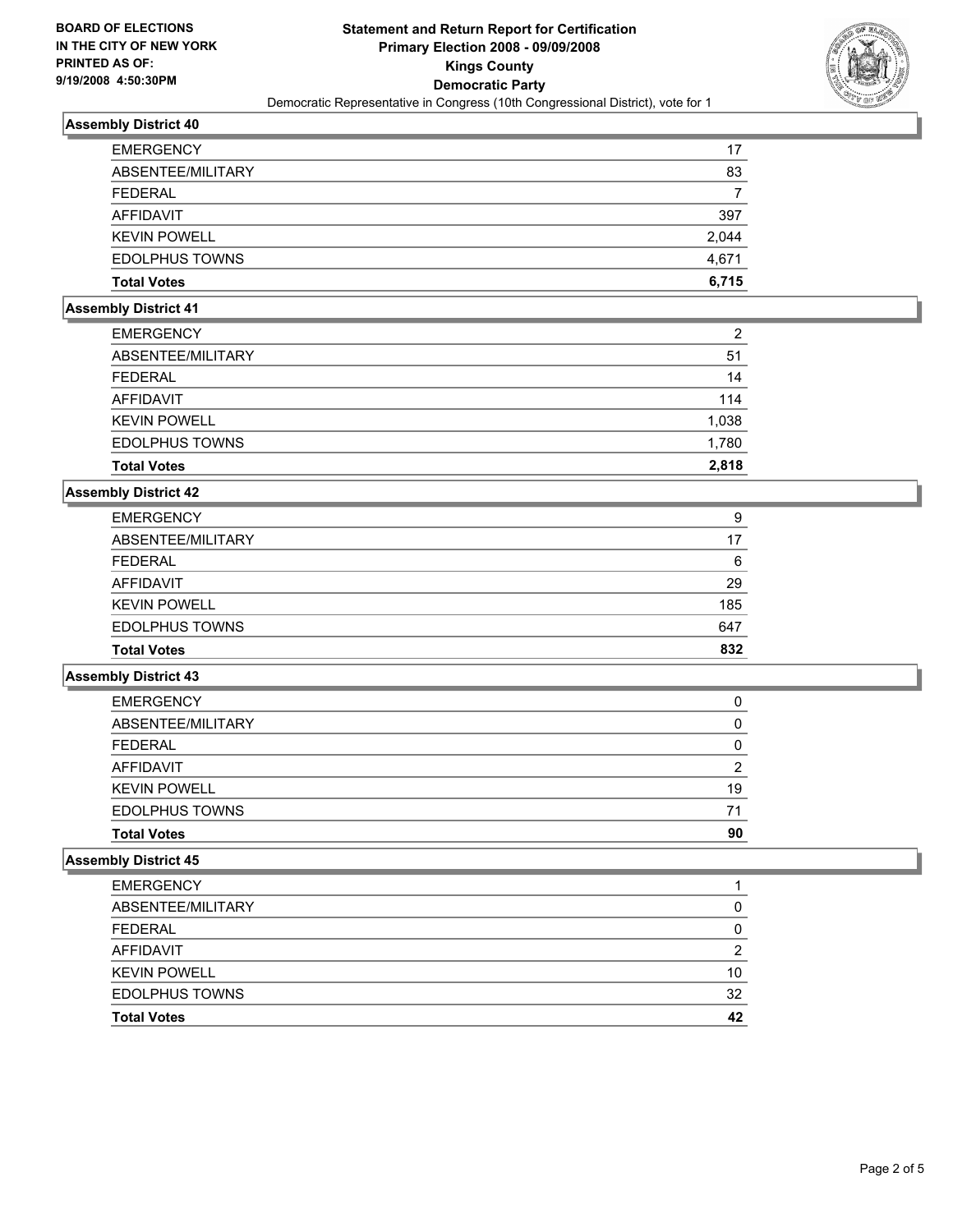

## **Assembly District 50**

| <b>EMERGENCY</b>          | 14    |
|---------------------------|-------|
| ABSENTEE/MILITARY         | 72    |
| FEDERAL                   | 10    |
| AFFIDAVIT                 | 428   |
| <b>KEVIN POWELL</b>       | 991   |
| <b>EDOLPHUS TOWNS</b>     | 5,263 |
| DONAULD SOLEIL (WRITE-IN) |       |
| <b>OBAMA (WRITE-IN)</b>   |       |
| <b>Total Votes</b>        | 6,256 |

## **Assembly District 52**

| <b>EMERGENCY</b>      | 2     |
|-----------------------|-------|
| ABSENTEE/MILITARY     | 46    |
| FEDERAL               | 21    |
| AFFIDAVIT             | 90    |
| <b>KEVIN POWELL</b>   | 556   |
| <b>EDOLPHUS TOWNS</b> | 513   |
| <b>Total Votes</b>    | 1,069 |

## **Assembly District 53**

| <b>EMERGENCY</b>      | າ   |
|-----------------------|-----|
| ABSENTEE/MILITARY     | 13  |
| FEDERAL               |     |
| AFFIDAVIT             | 27  |
| <b>KEVIN POWELL</b>   | 85  |
| <b>EDOLPHUS TOWNS</b> | 292 |
| <b>Total Votes</b>    | 377 |

## **Assembly District 54**

| <b>Total Votes</b>    | 1,282 |
|-----------------------|-------|
| <b>EDOLPHUS TOWNS</b> | 951   |
| <b>KEVIN POWELL</b>   | 331   |
| AFFIDAVIT             | 61    |
| <b>FEDERAL</b>        | 3     |
| ABSENTEE/MILITARY     | 24    |
| <b>EMERGENCY</b>      | 22    |

#### **Assembly District 55**

| <b>EMERGENCY</b>          | 14    |
|---------------------------|-------|
| ABSENTEE/MILITARY         | 53    |
| FEDERAL                   | 4     |
| AFFIDAVIT                 | 146   |
| <b>KEVIN POWELL</b>       | 888   |
| <b>EDOLPHUS TOWNS</b>     | 1,787 |
| CHARLES BARRON (WRITE-IN) |       |
| CHERYL KNIGHT (WRITE-IN)  |       |
| <b>Total Votes</b>        | 2,677 |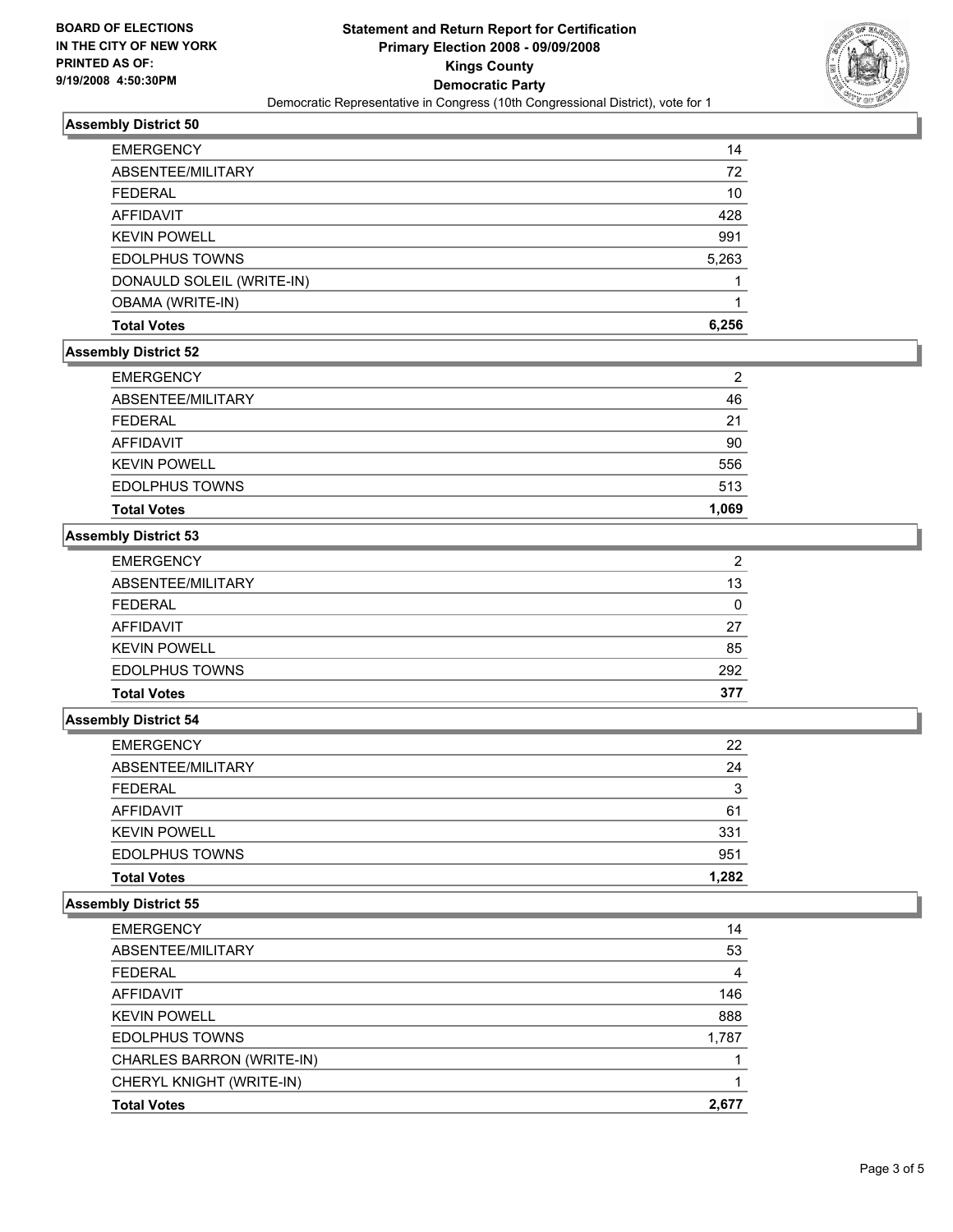

## **Assembly District 56**

| <b>EMERGENCY</b>      | 40    |
|-----------------------|-------|
| ABSENTEE/MILITARY     | 100   |
| FEDERAL               | 2     |
| AFFIDAVIT             | 385   |
| <b>KEVIN POWELL</b>   | 1,838 |
| <b>EDOLPHUS TOWNS</b> | 2,938 |
| <b>Total Votes</b>    | 4,776 |

#### **Assembly District 57**

| <b>EMERGENCY</b>         | 23    |
|--------------------------|-------|
| ABSENTEE/MILITARY        | 101   |
| FEDERAL                  | 15    |
| AFFIDAVIT                | 200   |
| <b>KEVIN POWELL</b>      | 1,753 |
| <b>EDOLPHUS TOWNS</b>    | 1,895 |
| KEITH N. LUKE (WRITE-IN) |       |
| MARY RICHARDS (WRITE-IN) |       |
| <b>Total Votes</b>       | 3,650 |

## **Assembly District 58**

| <b>EMERGENCY</b>      | 25    |
|-----------------------|-------|
| ABSENTEE/MILITARY     | 170   |
| <b>FEDERAL</b>        | 10    |
| AFFIDAVIT             | 238   |
| <b>KEVIN POWELL</b>   | 918   |
| <b>EDOLPHUS TOWNS</b> | 1,699 |
| <b>Total Votes</b>    | 2,617 |

#### **Assembly District 59**

| <b>EDOLPHUS TOWNS</b> | 1,866 |
|-----------------------|-------|
| <b>KEVIN POWELL</b>   | 902   |
| <b>AFFIDAVIT</b>      | 135   |
| <b>FEDERAL</b>        | 4     |
| ABSENTEE/MILITARY     | 62    |
| <b>EMERGENCY</b>      | 0     |